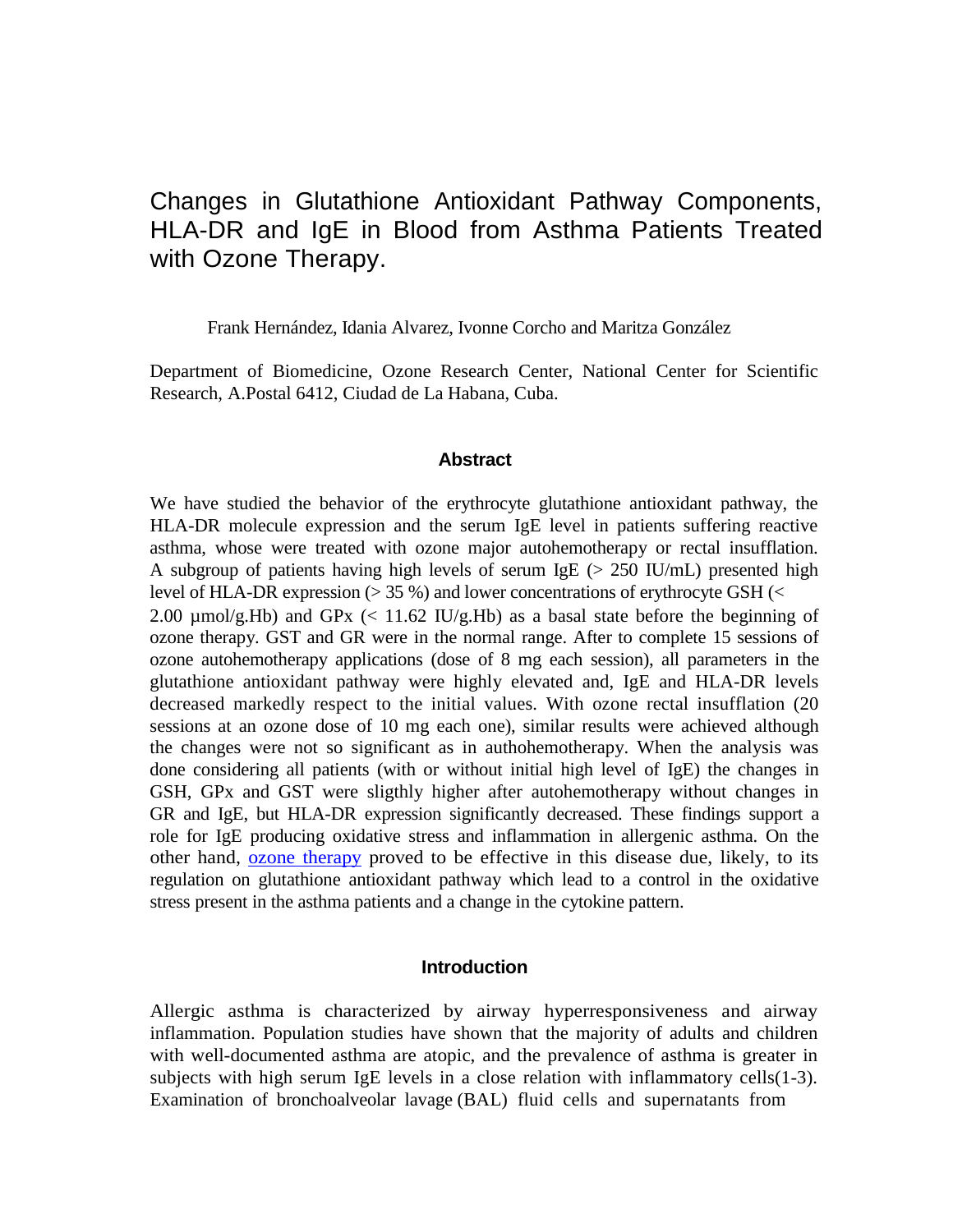allergic asthmatics has revealed the existence of Th2-like cytokine patterns (4,5) together with the IgE elevation. The relative proportions of cells expressing Th2 cytokines [IL-4, IL-5, IL-6, IL-9 and IL-10] in BAL fluid or biopsies are increased in symptomatic compared with asymptomatic asthmatic individuals (6) and in allergic asthmatic patients after segmental allergen challenge (7,8), suggesting that Th2 cytokine release contributes to airflow obstruction. Th2 cytokines may contribute to allergic reactions and therefore may play an important role in the inflammatory reactions and airway hyperresponsiveness observed in allergic asthma.

On the other hand, bronchial epithelial cells appear to play an active role in asthma. They are spontaneously activated and release increased amounts of inflammatory mediators (9-11) and express higher levels of HLA-DR molecule (12,13), which have been implicated in the cellular network underlying inflammation in asthma.

Systemic ozone therapy has been proved to be effective in inducing the production of cytokines from blood mononuclear cells (14,15), and can stimulate the increase of cellular antioxidant system, including the glutathione antioxidant pathway, eventually inhibiting the oxidative stress (16-18). Thus, our aim is to explore the effects of ozone therapy in atopic asthma patients, and to have a look in the possible related mechanism.

### **Materials and Methods**

### **Patients and treatment**

113 asthmatic patients (aged from 15 to 50 years) including both sexes were treated by [ozone therapy.](http://www.austinozone.com/) Two groups of them were treated by 15 sessions (five a week) of ozone major autohemotherapy (MAHT) at a total ozone dose of 4 or 8 mg each session. A third group was treated by 20 sessions (five a week) of ozone rectal insufflation (RI) at a total ozone dose of 10 mg each session. Blood was drawn before the first session of ozone treatment and after the last one.

### **Determinations**

Serum and peripheral blood mononuclear cells (PBMC) were obtained by gently centrifugation and Ficoll-Hypaque-dextran gradient centrifugation, respectively. Total serum IgE quantification was done using an immunoenzymatic ELISA kit, commercially available. For HLA-DR measurement a flow cytometry study on lymphocyte subpopulation was done using the ior dr1 (IgG2a) anti HLA class II fluorescent (FITC) monoclonal antibody. Reduced glutathione (GSH) and Glutathione reductase (GR) were measured in erythrocytes using the methods of Beutler (19). Erythrocyte Glutathione peroxidase (GPx) and Glutation S-transferase (GST) activities were measured by the modification of Faraj et al. (20) to the method of Thomson (21) and by the method proposed by Habig and Jakoby (22), respectively.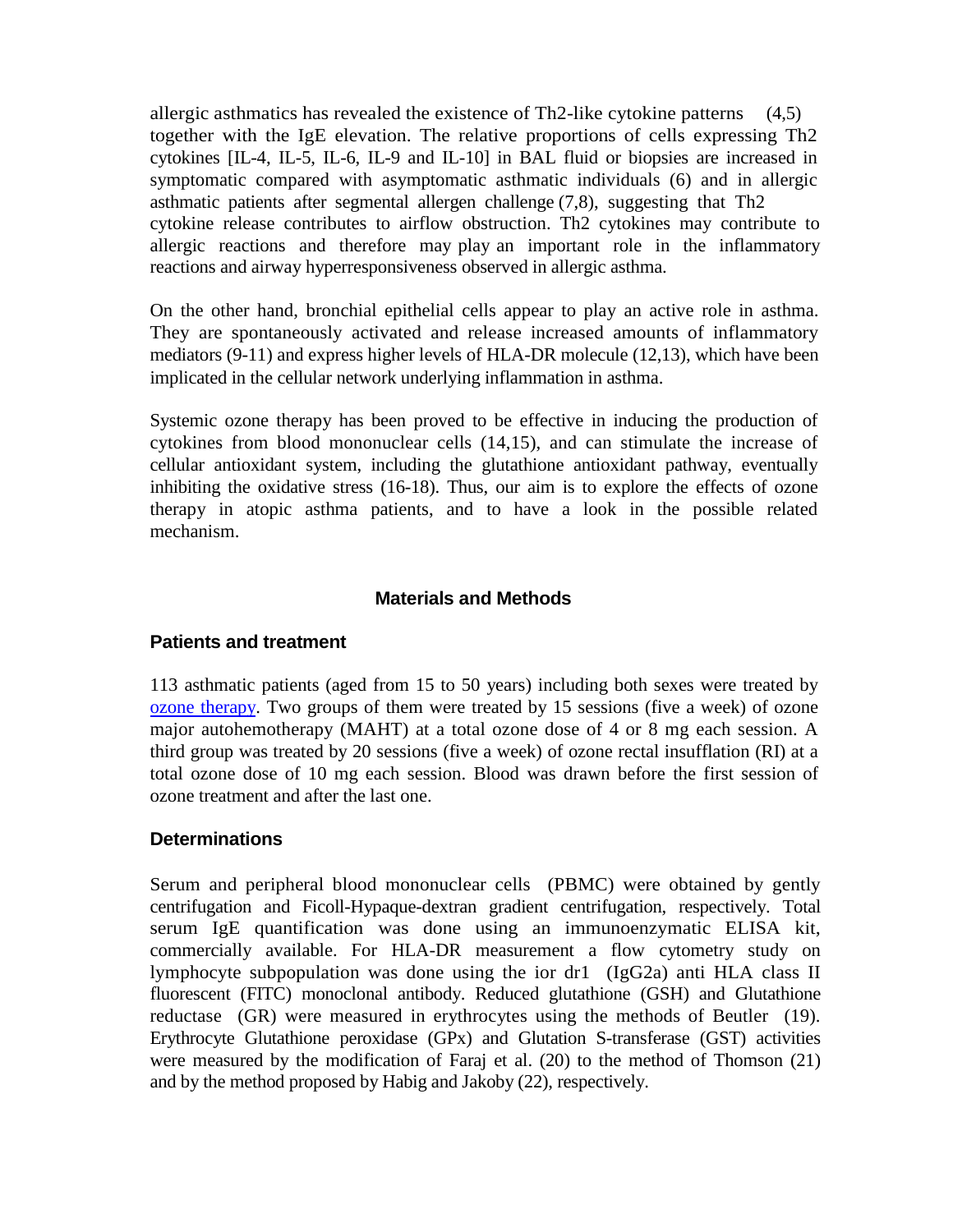#### **Statistical analysis**

Results are expressed as mean±SD. Comparison of matched samples was done by Wilcoxon test. A p-value equal to or less than 0.05 was considered to be statistically significant.

#### **Results and Discussion**

#### **Patient classification**

Classification of patients according to serum level of IgE and HLA-DR expression in PBMC is presented in table I. It is observed that the percentage of patients having normal IgE levels is slightly higher than those that have high IgE level and HLA-DR expression.

| HLA-DR expression ( $> 35\%$ ) in PBMC for the different groups of treatment |                |                 |                    |              |  |
|------------------------------------------------------------------------------|----------------|-----------------|--------------------|--------------|--|
| Patient                                                                      | <b>MAHT</b>    | <b>MAHT</b>     | RI                 | Total $(\%)$ |  |
| subgroup                                                                     | $4 \text{ mg}$ | 8 <sub>mg</sub> | $10 \,\mathrm{mg}$ |              |  |
| $High IgE + high$<br><b>HLA-DR</b>                                           | 18             | 15              | 16                 | 52 (54)      |  |
| Normal IgE or<br><b>HLA-DR</b>                                               | 17             | 26              | 21                 | 52(46)       |  |
| Total                                                                        | 35             |                 | 37                 | 113 (100)    |  |
| $MATIT$ $\cdots$ $\cdots$                                                    |                |                 |                    |              |  |

Table I. Number of patients with high levels of serum IgE ( $> 250$  IU/mL) plus/or high HLA-DR expression (> 35 %) in PBMC for the different groups of treatment

 $MAHT = \text{major}$  autohemotherapy

 $RI = rectal$  insufflation

We have established a high cut off level of 250 IU/mL, while for other authors the cut off level is between 121 and 150 IU/mL (23-25). This could be the reason why in our study many patients are in the normal group because they have values under to our cut off level but above that reported by others, as can be seen in table II.

In the case of HLA-DR expression in PBMC, a similar fact occurs. HLA-DR reference range is under 25 %, however, we established a cut off level of 35 % to high level of expression, which was not achieved by all patients. Nonetheless, when we examined the HLA-DR values considering all patients in each kind of treatment, all figures were above the reference range (Table II). Both IgE and HLA-DR cut off levels were established so high in order to be sure that the subgroup of patients that have both parameters high are real atopic asthmatic patients.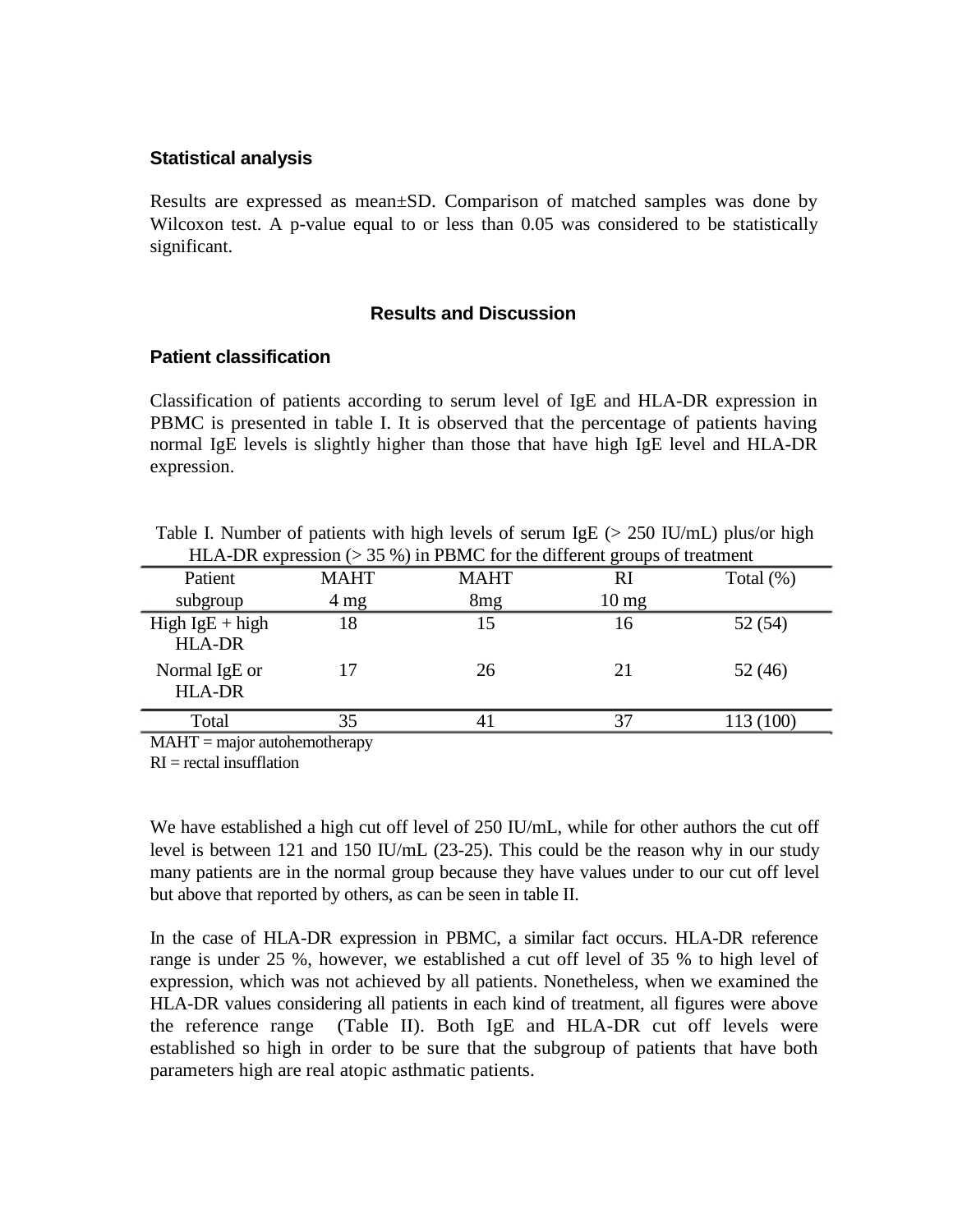| $\mathbf{r}$                   |              |               |
|--------------------------------|--------------|---------------|
| Treatment                      | IgE          | <b>HLA-DR</b> |
|                                | (IU/mL)      | $(\%)$        |
| MAHT 4 mg ( $n = 35$ )         | $193 \pm 73$ | $32 \pm 12$   |
| MAHT 8mg ( $n = 41$ )          | $225 \pm 87$ | $27 \pm 10$   |
| RI 10 mg ( $n = 37$ )          | $196 \pm 52$ | $29 \pm 12$   |
| $MAHT = major$ autohemotherapy |              |               |
| $PI = root$ incufflation       |              |               |

Table II. Values of serum IgE and HLA-DR expression in PBMC before ozone therapy application taking into account all patients.

 $RI = rectal$  insufflation

 $n =$  number of patients

## **Ozone therapy effect on IgE, HLA-DR and Glutathione antioxidant pathway from atopic asthma patients.**

MAHT at a dose of 4 mg produced a non-statistically significant slight decrease in IgE level and HLA-DR expression. However, MAHT at a dosage of 8 mg and RI at 10 mg induced a deep decrease in both parameters (Figs. I and II). The effect from MHAT at 8 mg was higher than that from RI at 10 mg.



Figure 1. Ig values before and after ozone therapy in the subgroup of patients with high level of serum IgE in PBMC plus high HLA-DR expression. \* Statistically significant.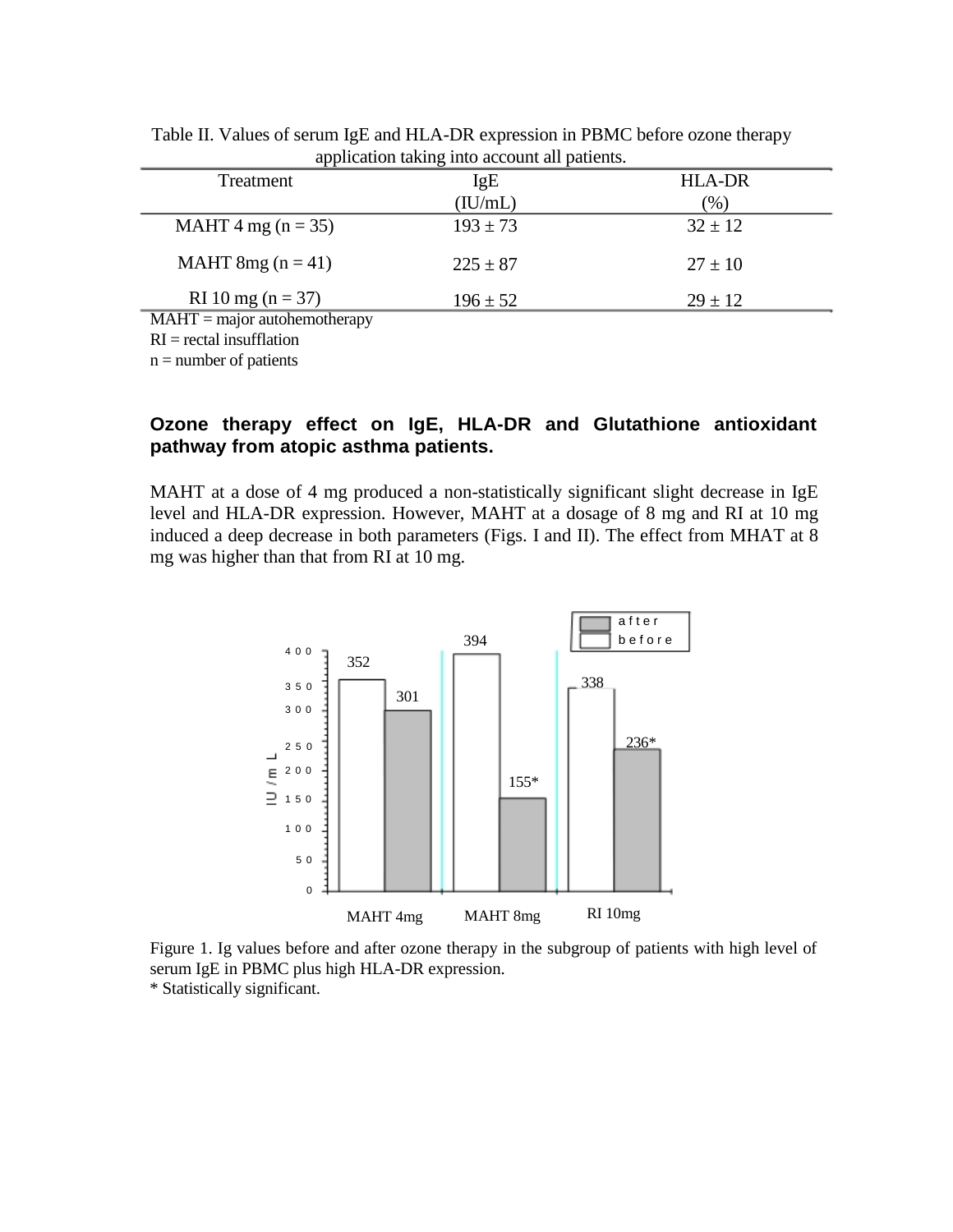

Figure 2. HLA-DR values before and after ozone therapy in the subgroup of patients with high level of serum IgE plus high HLA-DR expression. \* Statistically significant.

It has been suggested that reactive oxygen species (ROS) play an important role in the pathogenesis of airway inflammatory diseases (26,27). In asthma patients, a correlation has been found between the degree of bronchial responsiveness to methacholine and the production of superoxide anion by peripheral polymorphonuclear leukocytes (28,29). Katsumata et al. reported that ROS could induce bronchoconstriction and airway hyperresponsiveness in anesthetized cats (30). On the other hand, Glutathione and antioxidants enzymes have been found to protect the lung against ROS toxicity (31,32). These findings demonstrate that ROS exert a direct effect in mediating bronchial responsiveness and asthma. Because ozone therapy has the property to regulate the oxidative stress caused by ROS (16-18), our aim was to know if there is some relationship between asthma immunological mediators and antioxidant defense systems. One of these antioxidant defense systems is the glutathione antioxidant pathway, which includes the enzymes GPx, GST and GR. The measurement of these parameters in the subgroup of patients of high serum IgE concentration plus high HLA-DR expression in PBMC gave the values that is showed in table III. As can be seen, MAHT at a dose of 4 mg induced a significant increase in GPx enzyme activity (approximately 130 %), with no increase in the other parameters, after the treatment with ozone therapy. MAHT at a dose of 8 mg influenced positively all the components of the glutathione antioxidant pathway; being the major increase in the GPx enzyme (approximately at 190 %), followed by GST enzyme (approximately at 170 %), GSH (approximately at 160 %), and finally GR enzyme (approximately at 140 %). RI at a dose of 10 mg produced an enhancement in GPx and GST enzymes (approximately 140 % for both).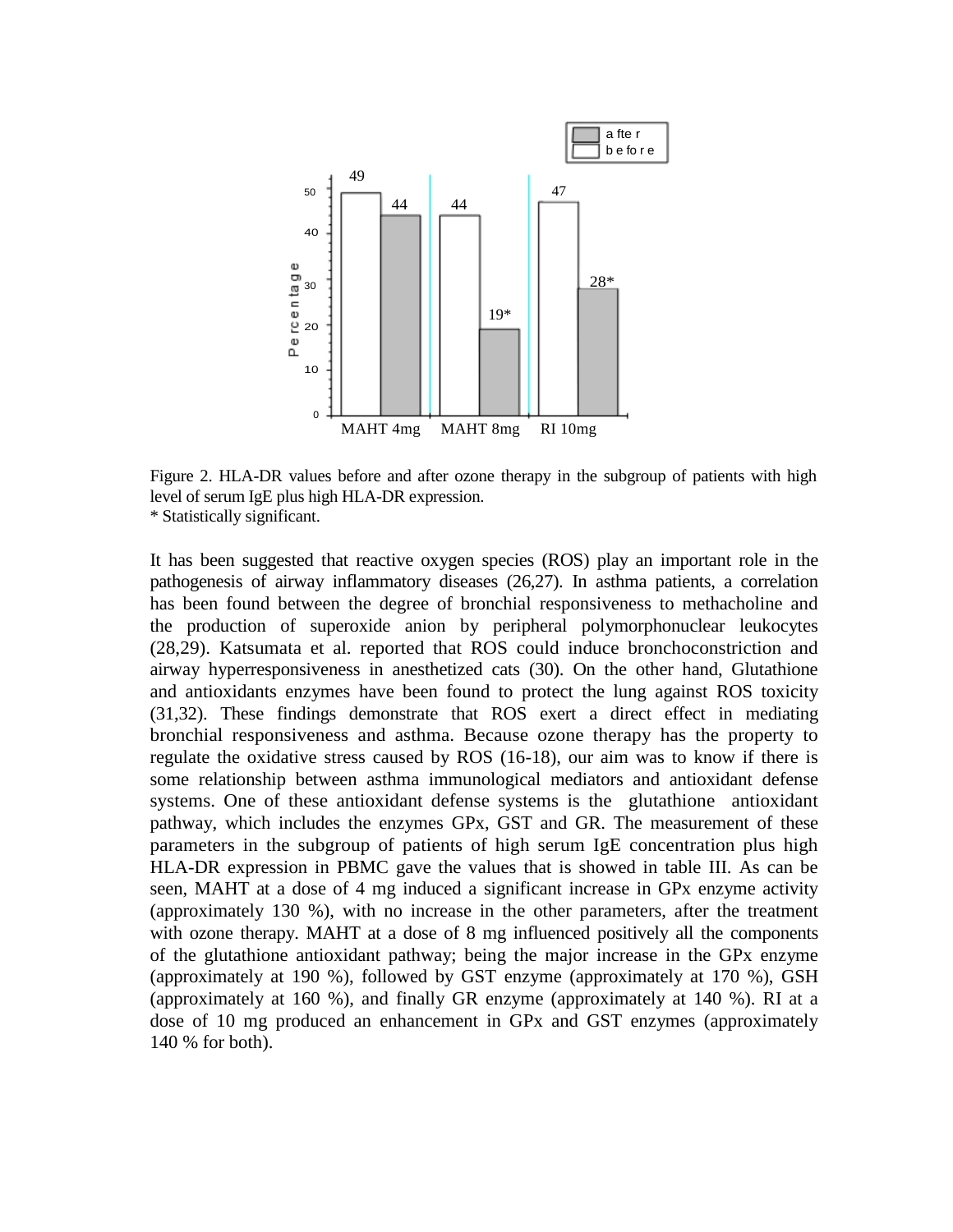|            | <b>MAHT</b><br>$4 \text{ mg}$ . |                                             | MAHT<br>8 mg.   |                                                                                                             | <b>RI</b><br>$10 \text{ mg}$                                                 |                              |
|------------|---------------------------------|---------------------------------------------|-----------------|-------------------------------------------------------------------------------------------------------------|------------------------------------------------------------------------------|------------------------------|
|            | before                          | after                                       | Before          | After                                                                                                       | before                                                                       | after                        |
| <b>GSH</b> | $1.65 \pm 0.14$ $1.75 \pm 0.39$ |                                             |                 | $1.78 \pm 0.22$ $2.86 \pm 0.34$ <sup>*</sup>                                                                | $1.80 \pm 0.10$ $1.93 \pm 0.11$                                              |                              |
| <b>GPx</b> |                                 |                                             |                 | $\begin{bmatrix} 8.90 \pm 1.11 & 11.26 \pm 0.8 \end{bmatrix}$ 7.56 $\pm 1.40$ 14.21 $\pm 1.98$ <sup>*</sup> | $\left[ \begin{array}{cc} 8.35 \pm 0.98 & 11.50 \pm 1.2 \end{array} \right]$ |                              |
| <b>GR</b>  | $3.25 \pm 0.80$ $3.46 \pm 0.24$ |                                             | $4.50 \pm 0.71$ | $6.02{\pm}0.20$                                                                                             | $3.89 \pm 0.23$                                                              | $3.91 \pm 0.4$               |
| <b>GST</b> |                                 | $6.55\pm0.35$ $6.22\pm0.95$   $5.84\pm1.21$ |                 | $9.99 \pm 0.80^*$                                                                                           | $7.01 \pm 1.01$                                                              | $10.08 \pm 1.1$ <sup>*</sup> |

Table III. Glutathione antioxidant pathway values before and after ozone therapy in the subgroup of patients with high level of IgE plus High HLA-DR expression.

Values for GSH are expressed in µmol/g Hb, and for GPx, GR, and GST are expressed in IU/g Hb.

\* statistically significant

Ozone therapy produced a contrary response in the glutathione pathway components to that seen in IgE and HLA-DR. It is evident MAHT at ozone dose of 8 mg induced the most powerful response in stimulating the glutathione antioxidant pathway; followed by the response induced by RI at ozone dose of 10 mg. MAHT at 4 mg produced a mild response. Comparison of this behavior with that seen for IgE and HLA-DR responses in each kind of treatment demonstrates that all are similar. Thus, we assumed there was a close relationship between the asthma immunological mediators and the antioxidant system in this subgroup of patients.

In order to examine how was the behavior when considering our complete population sample, we analyzed the data exhibited in the following figures and table. Figure 3 and 4 present the results for IgE and HLA-DR, respectively. MAHT at ozone concentration of 4 mg and RI at 10 mg brought about no change in serum IgE. A slight no significant decrease of IgE level was observed when we used MAHT at ozone dose of 8 mg. HLA-DR values were diminished statistically in the MAHT at 8 mg, but with the other two kind of treatments they had a gentle no significant reduction. One of the conclusions we could extract is that patients in the former subgroup (high IgE plus high HLA-DR) are higher responders to the ozone therapy than the another one. The second conclusion to underline is that there was in each parameter a response with lower degree that observed in the former patient subgroup.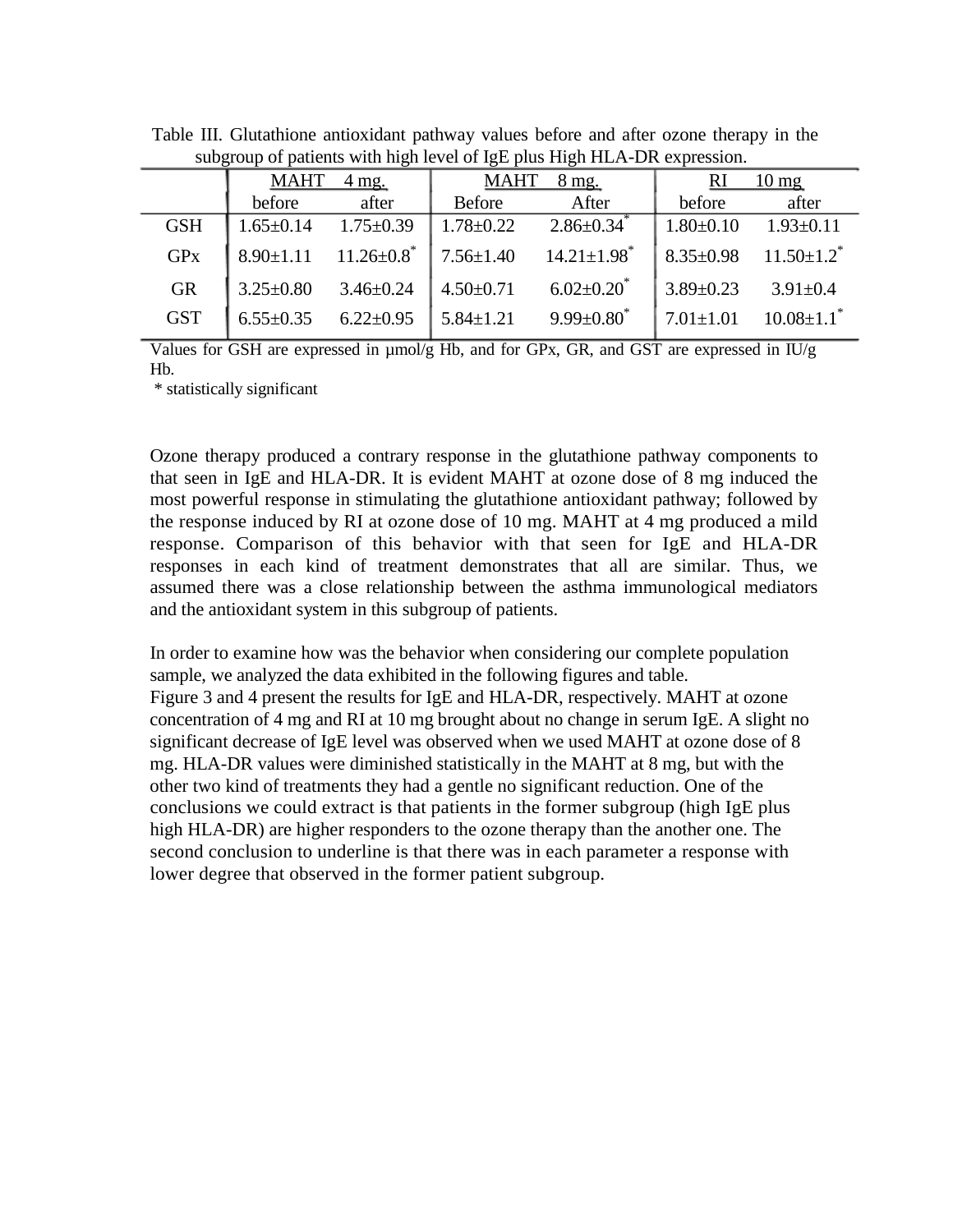

Figure 3. IgE values before and after ozone therapy considering the results from all patients.



Figure 4. HLA-DR values before and after ozone therapy considering the results from all patients.

\* Statistically significant.

The data for the glutathione antioxidant pathway from all patients are showed in the table IV. GSH was slightly increased in patients with MAHT at 4 mg. GPX and GST activities were induced in those patients receiving MAHT at 8 mg. With RI at 10 mg the induction was in GST activity. Here, it was also observed a lower response for each parameter than that observed from the former patient subgroup.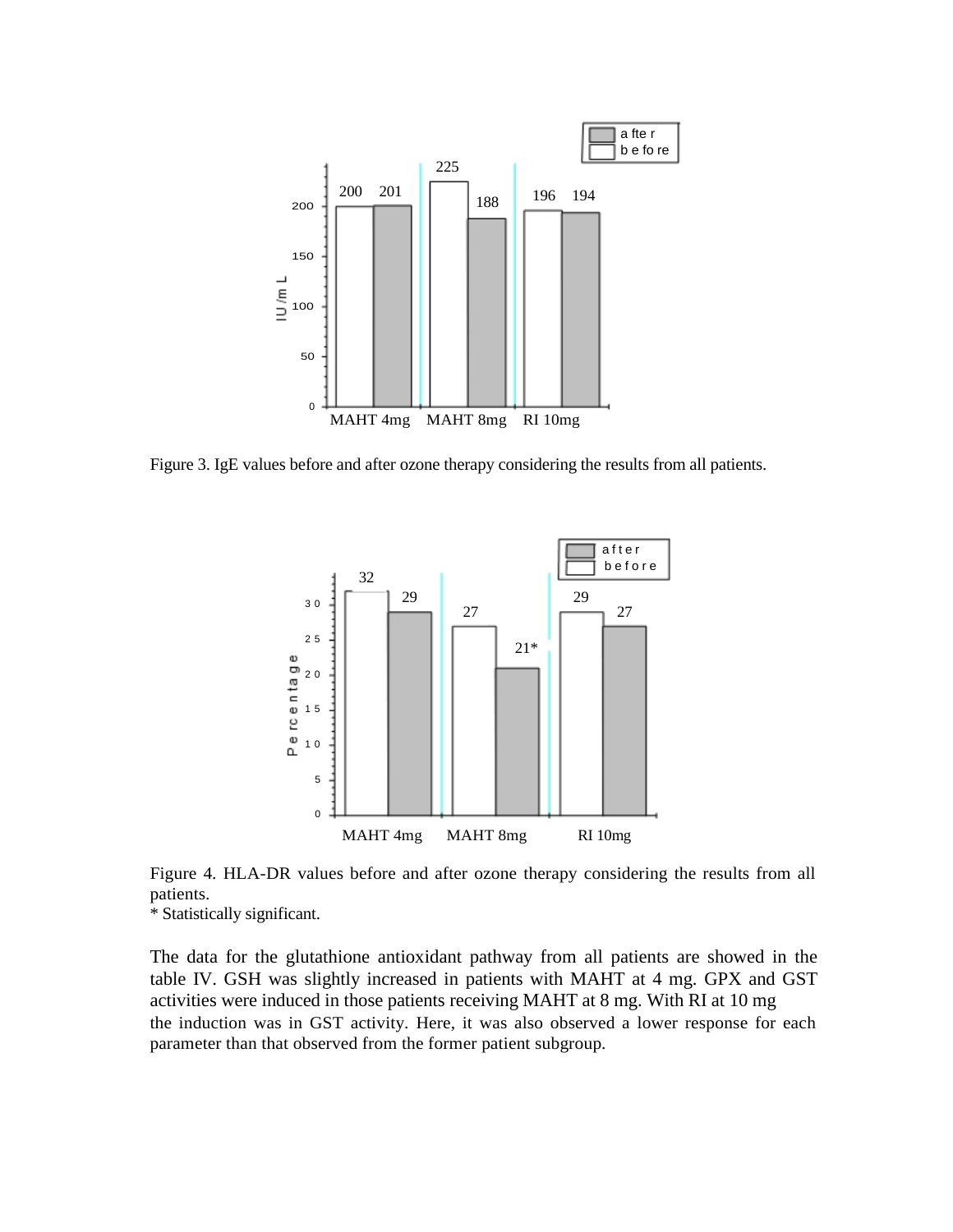In spite of the lower response in each measured parameters, the response-behavior of the immunological mediators and the glutahione antioxidant pathway was analogous like that in the before subgroup.

|            | <b>MAHT</b><br>$4$ mg. |                              | <b>MAHT</b><br>$8 \text{ mg}$ . |                              | <sup>RI</sup><br>$10 \,\mathrm{mg}$ |                              |
|------------|------------------------|------------------------------|---------------------------------|------------------------------|-------------------------------------|------------------------------|
|            | before                 | after                        | Before                          | after                        | before                              | after                        |
| <b>GSH</b> | $2.02 \pm 0.50$        | $2.65 \pm 0.59$ <sup>*</sup> | $2.22 \pm 0.62$                 | $2.48 \pm 0.66$              | $2.50 \pm 0.32$                     | $2.55 \pm 0.22$              |
| <b>GPx</b> | $11.88 \pm 0.9$        | $12.76 \pm 1.40$             | $12.25 \pm 1.5$                 | $14.79 \pm 1.56$             | $10.22 \pm 1.4$                     | $10.20 \pm 0.9$              |
| <b>GR</b>  | $3.56 \pm 0.56$        | $3.50\pm0.80$                | $3.90 \pm 1.01$                 | $3.95 \pm 0.91$              | $4.10\pm0.40$                       | $3.99 \pm 0.72$              |
| <b>GST</b> | $5.43 \pm 0.48$        | $5.902 \pm 1.02$             | $5.03 \pm 1.20$                 | $7.20 \pm 1.21$ <sup>*</sup> | $6.21 \pm 1.24$                     | $9.12 \pm 1.52$ <sup>*</sup> |
|            |                        |                              |                                 |                              |                                     |                              |

Table IV. Glutathione antioxidant pathway values before and after ozone therapy considering the results from all patients.

Values for GSH are expressed in µmol/g Hb, and for GPx, GR, and GST are expressed in IU/g Hb.

\* statistically significant

In a previous paper we have demonstrated MAHT at 8 mg induces a significant reduction in serum IgE and HLA-DR expression in PBMC, together with a modulation in  $CD3^+$ ,  $CD4^+$  and  $CD8^+$  lymphocyte subpopulations (33). In the present work we found similar results for IgE and HLA-DR using MAHT at an ozone dose of 8 mg and RI at an ozone dose of 10 mg. From the clinical point of view symptoms were reduced in the 89 % of the patients. The present results corroborate the beneficial effects of ozone therapy in asthma patients.

We have found glutathione antioxidant components responded in close inverse relationship with the bronchial hyperresponsiveness biomarker  $[IgE](3)$  and airway inflammation biomarker [HLA-DR](13) after ozone therapy application in atopic asthma patients. From these results we can assume ozone therapy influenced positively the synthesis and release of cytokines (14,15) in such away that a change from Th2 to Th1 [IL-2, IFNγ] pattern occurs, reducing the production of asthma mediators [IgE, HLA-DR, etc]. Changes from Th2 to Th1 cytokine pattern have been demonstrated to counteract the airway hyperrsponsiveness and bronchial inflammation (34). It is important to remark that ozone dose is a fundamental point for cytokine release. Our results were better with the dose of 8 mg of ozone in each treatment session. This dose is corresponding to a concentration of 40 µg/mL. Cytokine release from ozone therapy has been reported by Bocci et al. (35,36) to occur from 42 to 78  $\mu$ g/mL concentration range. At 20  $\mu$ g/mL (dose of 4 mg) the cytokine release is insignificant (35). Additionally, our findings on glutathione antioxidant pathway suggest ozone therapy up regulated the antioxidant defense system counteracting the oxidative stress

produced from the inflammatory mediators. These results corroborate the outstanding role of IgE for producing oxidative stress and inflammation in allergenic asthma. Combination of the expressed actions may be the

possible mechanism by which ozone therapy has its beneficial effect on asthmatic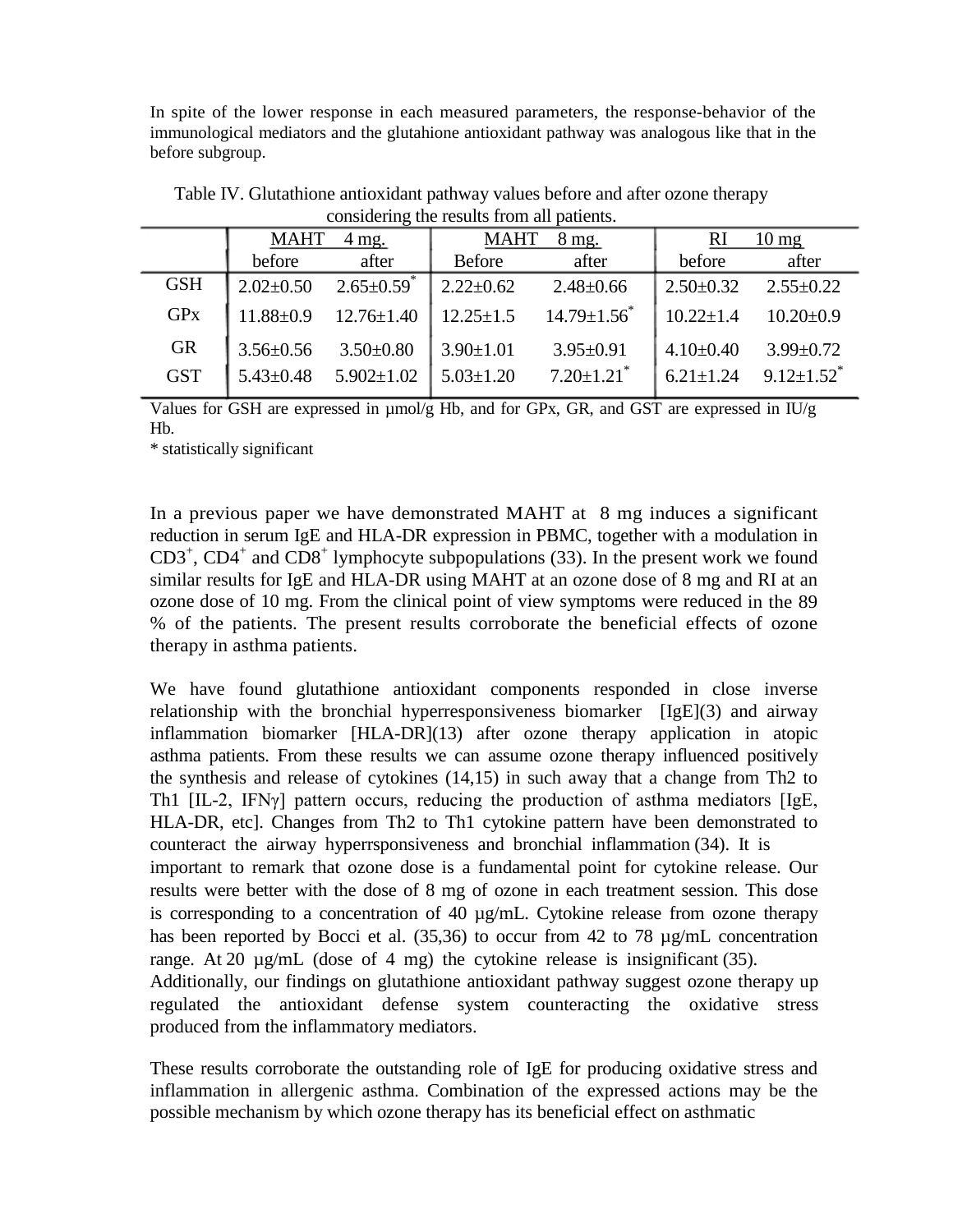patients. However, an experimental evidence of cytokine type released after ozone therapy application, is needed. This will be our next objective.

## **References**

- 1. Burrows, B., Martinez, F.D., Halonen, M., et al. "Association of asthma with serum IgE levels and skin-test reactivity to allergens", N.Engl. J. Med.,320:271-277 (1989).
- 2. Tuñon de Lara, M. "Immunoglobulines E et cellules de l´inflammation", Rev. Mal. Resp. 13:27 (1996).
- 3. Sunyer, J., Anto, J.M., Castellsagué, J., Soriano, J.B., Roca, J., "Total serum IgE is associated with asthma independently of specific IgE levels", Eur. Respir. J., 9:1880-1884 (1996).
- 4. Robinson, D.S., Hamid, Q., Ying, S., Tsicopoulos, A., Barkans, J., Bentley, A.M., Corrigan, C., Durham, S.R., Kay, A.B., "Predominant Th2-like bronchoalveolar Tlymphocyte population in atopic asthma", N.Engl. J. Med. 326:298-304 (1992).
- 5. Walker, C., Bode, E., Boer, L., Hansel, T.T., Blaser, K., Virchow, J.C., "Allergic and non allergic asthmatics have distinct patterns of T-cell activation and cytokine production in peripheral blood and bronchoalveolar lavage", Am. Rev. Respir. Dis., 146:109-115 (1992).
- 6. Robinson, D.S., Ying, S., Bentley, A.M., Meng, Q., North, J., Durham, S.R., Kay, A.B., Hamid, Q., "Relationship among numbers of bronchjoalveolar lavage cells expressing messenger ribonucleic acid for cytokines, asthma symptoms, and airway methacoline responsiveness in atopic asthma", J. Allergy Clin. Immunol., 92:397- 403 (1993).
- 7. Robinson, D.S., Hamid, Q., Bentley, A., Ying, S., Kay, A.B., Durham, S.R., "Activation of  $CD4^+$  T cells, increased Th2-type cytokine mRNA expression, and eosinophil recruitment in bronchoalveolar lavage after allergen inhalation challenge in patients with atopic asthma", J. Allergic Clin. Immunol., 92:313-324 (1993).
- 8. Del Prete, G.F., De Carli, M., D´Elios, M.M., Maestrelli, P., Ricci, M., Fabbri, L., Romagnini, S., "Allergen exposure induces the activation of allergen-specific Th2 cells in the airway mucosa of patients with allergic respiratory disorders", Eur.J. Immunol., 23:1445-1449 (1993).
- 9. Poston, R., Litchfield, P., Chanez, P., Lacoste, JY., Lee, T.K., Bousquet, J. "Immunohistochemical characterization of the cellular infiltration of asthmatic bronchi", Am. Rev. Respir. Dis. 145:918-921 (1992).
- 10. Djukanovic, R., Roche, W.R., Wilson, J:W., Besley, C.R.W., Twentyman, O.P., Howarth, P.H., Holgate, S.T. "State of the art: mudosal inflammation in asthma", Am. Rev. Respir. Dis. 142:434-437 (1990).
- 11. Campbell, A.M. Chanez, P., Vignola, A.M., Bousquet, J., Couret, I., Michel, F.B., Godard, P.H., "Functional characteristic of bronchial epithelium obtained by brushing in from asthmatic and normal subjects", Am. Rev. Respir. Dis.,147:529- 534 (1993).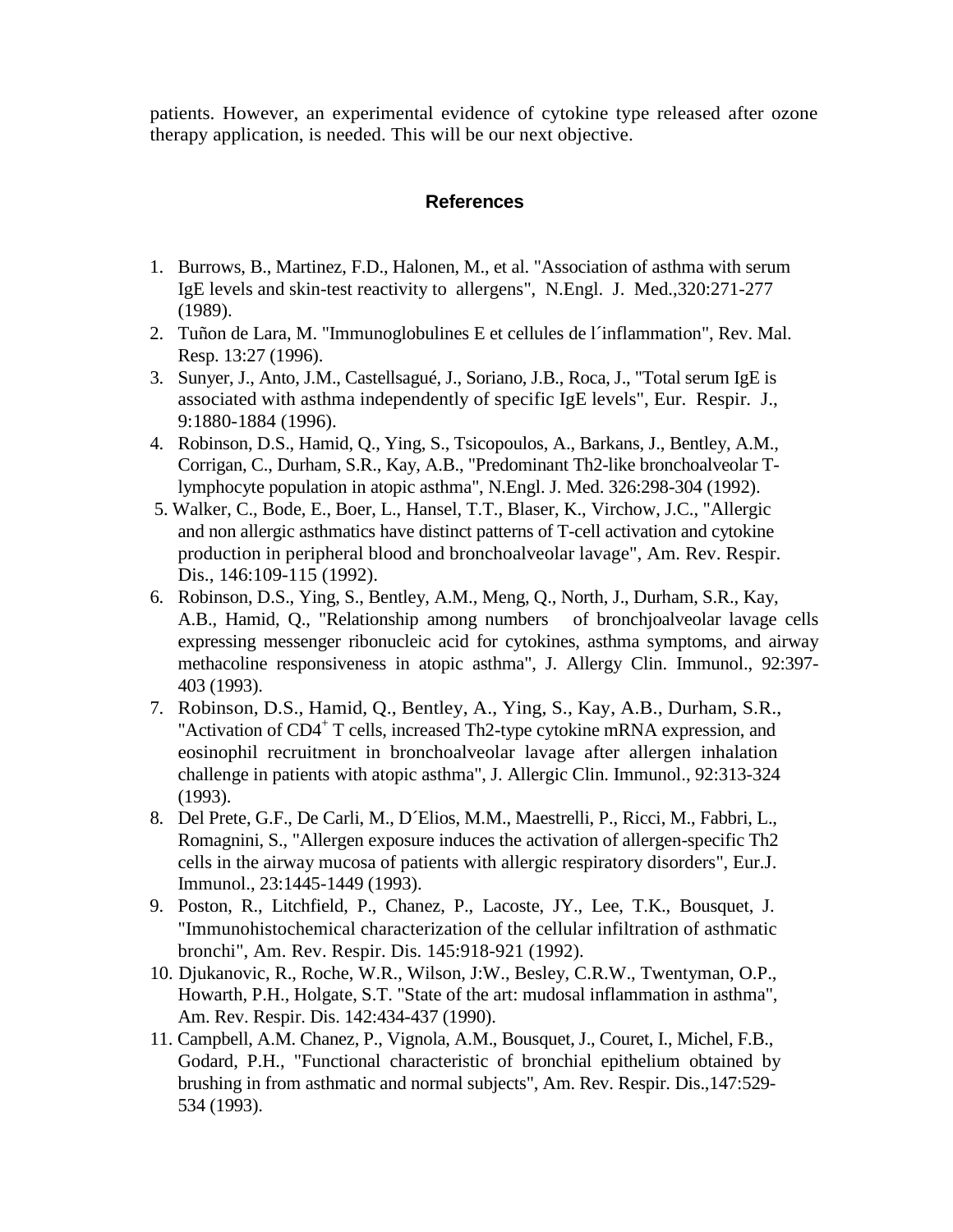- 12. Vignola, A.M., Campbell, A.M., Chanez, P., Bousquet, J., Lacoste, P.P., Michel, F.B., Godard, P.H., "HLA-DR and ICAM-1 expression on bronchial epithelial cells in asthma and chronic bronchitis", Am. Rev. Respir. Dis.,148:689-694 (1993).
- 13. Vignola, A.M., Chanez, P., Campbell, A.M., Pinell, A.M., Bousquet, J., Michel, F.B. Godard, P.H., "Quantification and localization of HLA-DR and intercellular adhesion molecule-1 (ICAM-1) molecules on bronchial epithelial cells of asthmatics using confocal microscopy", Clin.Exp. Immunol., 96:104-109 (1994).
- 14. Bocci, V., "Ozone : a mixer blessing. New mechanisms of the action of ozone on blood cells make ozonated major autophemotherapy a rational approach", Res. Compl. Med., 3:25-33 (1996).
- 15. Bocci, V., Luzzi, E., Corradeschi, E., Paulesu, L., Rossi, R., Cardaioli, E., Di Simplicito, P., Studies on the biological effects of ozone: 4 Cytokine production and glutathione levels in human erythrocytes", J. Biol. Regul. Homeost. Agents, 7:133-138 (1993).
- 16. Bocci, V.,"Does ozone therapy normalize the cellular redox balance?", Medical Hypot., 46:150-154 (1996).
- 17. Hernández, F., Menéndez, S., Wong, R.,"Decrease of blood cholesterol and stimulation of antioxidative response in cardiopathy patients treated with endovenous ozone therapy", Free Radic. Biol. Med., 19:115-119 (1995).
- 18. Hernández, F., Menéndez, S., Gómez, M., Eng, L., "Efecto de la ozonoterapiaintravascular sobre el sistema de la glutation peroxidasa", Rev. CENIC Cienc. Biol. 20:37-40 (1989).
- 19. Beutler, E., *Red Cell Metabolism: A Manual of Biochemical Methods* (New York,Grune & Stratton. Inc, 1971), p. 64,103.
- 20. Faraji, B.,Kang, H.K., Valentine, J.L., "Methods compared for determining glutathione peroxidase activity in blood", Clin.Chem. 33:539-543 (1987).
- 21. Thomson, C.D., Rea, H.M., Doesburg, V.M., Robinson, M.F., "Selenium concentration and glutathione proxidase activities in whole blood of New Zealand residents. Br. J. Nutr. 37:457-460 (1977).
- 22. Habig, W.H., Jakoby, W.B., *Methods in Enzymology,Vol. 77,* (New York, Academic Press, Inc., 1981), p. 398, ISBN 0-12-181977-9.
- 23. Okudaira, H., Hongo, O., Ogita, T., Haida, M., Yamauchi, N., Miyamoto, T., "Serum IgE and IgE antibody levels in patients with bronchial astma, atopic dermatitis, eosinophilic granulomas of the soft tissue (Kimura´s disease) and other diseases", Ann. Allergy 20:50 ) (1983).
- 24. Zetterstrom, O., Johanson, S.G.O., "IgE concentrations measured by PRIST in serum and healthy adults and in patients with respiratory allergy", Allergy 36:537 (1981).
- 25. Mori, A., Suko, M., Nishizaki, Y., Kaminuma, O., Kobayashi, S., Matsuzaki, G., Yamamoto, K., Ito, K., Tsuruoka, N., Okudaira, H., "Il-5 production by CD4<sup>+</sup> T cells os asthmatic patients is suppressed by glucocorticoids and the immunosuppressants FK506 and cyclosporin A", Inter. Immunol. 7:449-457  $(1995)$ .
- 26. Juniper, E.T., Firth, P.A., Hargreave, F.E., "Airway responsiveness to histamine and methacholine: Relationship to minimum treatment to control symptons of asthma", Thorax 36:575 (1981).